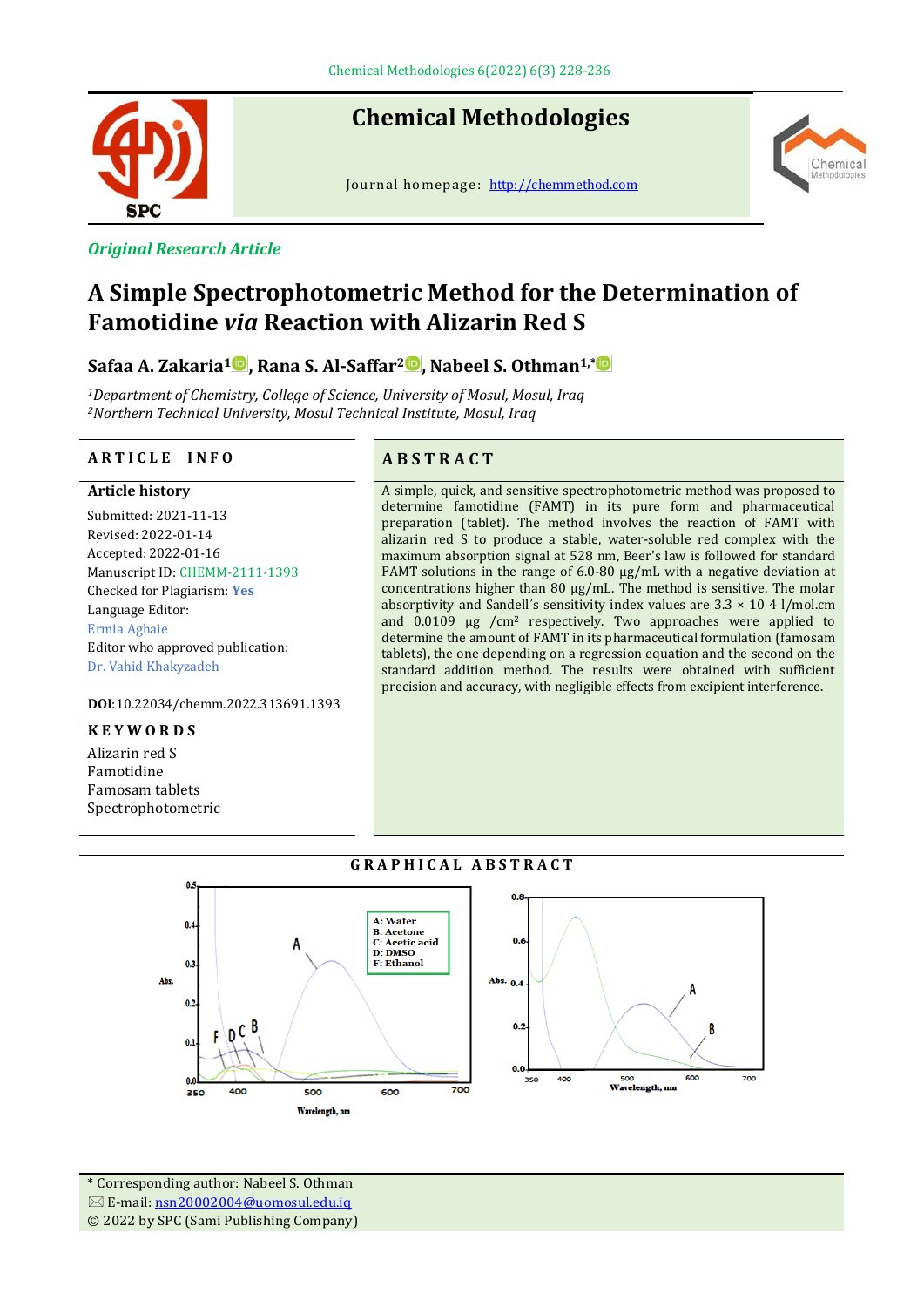#### **Introduction**

The FAMTs are histamine H2-receptor antagonists that are reversible and inexpensive histamine blockers at the H2-receptors. Because H2-receptors are found in the stomach, their stimulation causes gastric acid to be released. They compete for H2-receptors with histamine and prevent gastric acid secretion and some of the histamine's effects [1]. FAMT FAMT  $(C_8H_{15}N_7O_2S_3, 3-[[2-[(diaminometrylene)]$  amino] thiazol-4-yl]methyl] sulphanyl] -*N*sulphamoylpropanimidamide) is a white or yellowish-white color, very slightly soluble in water, soluble in acetic acid (glacial), and mineral acids. Figure 1 reveals the chemical structure of FAMT [2].



**Figure 1:** Chemical structure of FAMT

Numerous analytical methods were performed for the determination of FAMT in pure and formulation products, including UHPLC [3], SPE-LC-MS/MS, [4], HPLC [5-9], spectrofluorometric [10-12], and electrochemical [13].

In assessing active chemicals in pharmaceutical formulations, UV-Vis spectrophotometric approaches are inexpensive, simple to use, and rapid to detect, involving only a few minutes in some instances [14--19].

This work established a simple and accurate spectrophotometric method for determining FAMT, based on only one primary rapid chemical reaction between FAMT and alizarin red S reagent. The effective use for the estimate of FAMT in its formulation tablets, on the other hand, revealed no influence from any excipients commonly utilized in tablet manufacturing.

### **Material and Methods**

A Jasco UV Spectrophotometric (JascoV-630) with a pair of glass cells was employed for the experiment. The pH was measured with a HANA pH meter.

### *Reagents*

For analytical studies, all chemicals used are as pure as possible.

Preparation of solutions

Working famotidine solution (FAMT), 200 μg.  $mL -1$ 

0.0200 g of FAM (SDI) dissolved in 100 mL distilled water (with 1 drop of concentrated HCl) in a calibrated flask.

Alizarin Red S (ARS) (0.05%w/v).

0.0500 g of ARS dissolved in 10 mL distilled water, then diluted to 100 mL with absolute ethanol in a calibrated flask.

### *Pharmaceutical preparation*

Famosam tablet solution, 200 ( $\mu$ g.mL $^{-1}$ ).

A solution of 200 µg.mL-1 concentration was prepared by taking a weight equivalent to one tablet (40 mg/tablet) from five tablets powder then dissolved in a 100 mL calibrated flask with distilled water (with 1 drop of concentrated HCl), followed by proper dilution to prepare 200 µg.mL -1.

# *General Procedure and Calibration Graph*

A 0.3 to 4 mL of FAMT solution  $(200 \text{ µg/mL-1})$ were transferred to a set of 10 mL volumetric flasks. Then 1.5 mL of ARS was added, the solutions were raised at room temperature for 10 min, and then all solutions were diluted to the mark with distilled water. The absorbance was measured at 528 nm versus the blank. The calibration graph was linear over the concentration range of 60-800 µg FAMT /10 mL (6.0- 80  $\mu$ g. mL $^{-1}$ ), and concentration above 80  $\mu$ g /ml gave a negative deviation from Beer's law (Figure 2). The molar absorptivity and Sandell's sensitivity index were calculated and equal 3.3  $\times$  $10<sup>4</sup>$  l.mol<sup>-1</sup>cm<sup>-1</sup> and 0.0109  $\mu$ g/cm<sup>2</sup>, respectively.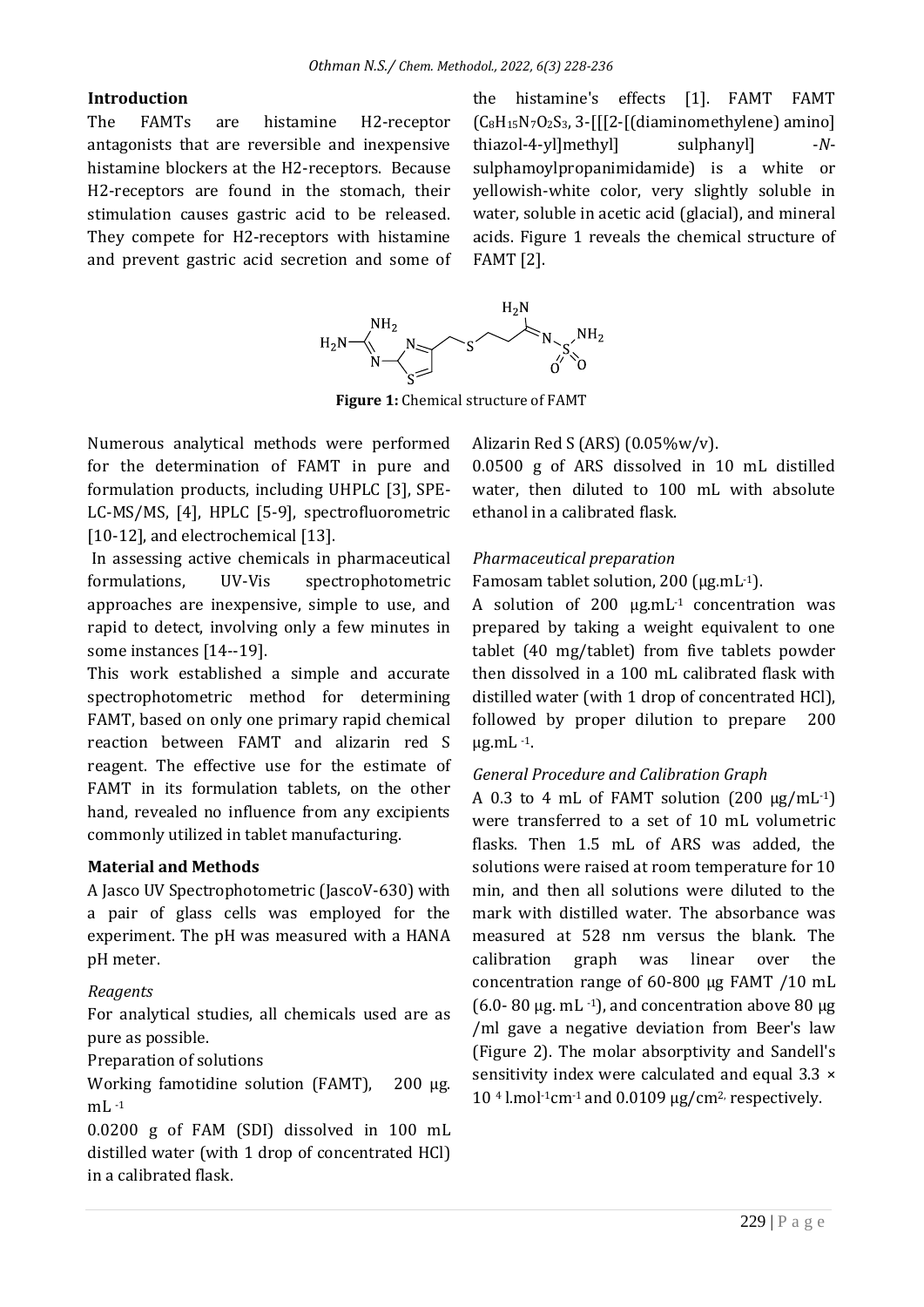*Othman N.S./ Chem. Methodol., 2022, 6(3) 228-236*



**Figure 2:** The calibration curve of the estimation FAMT according to the suggested method

# **Results and Discussion**

A set of parameters that influenced the increase of colored products were investigated.

# *Effect of pH*

The addition of acid (0.01 M HCl) and base (0.01 M NaOH) was investigated. As a result, adding acid or base to lower or raise the pH of the final solution of reaction components (pH =5.5) was not advised. The highest absorbance was reached when the pH in the reaction medium was equal to 5 without the addition of acid or basic (Table 1).

| Table 1: The effect of pH on absorbance signal |            |      |  |  |
|------------------------------------------------|------------|------|--|--|
| V NaOH(0.01M)                                  | Absorbance | pH   |  |  |
| $\mathbf{0}$                                   | 0.309      | 5.5  |  |  |
| 0.01                                           | 0.295      | 5.67 |  |  |
| 0.02                                           | 0.287      | 5.74 |  |  |
| 0.03                                           | 0.250      | 5.97 |  |  |
| 0.04                                           | 0.175      | 6.05 |  |  |
| 0.05                                           | 0.140      | 6.11 |  |  |
| V HCl(0.01M)                                   | Abs.       | pH   |  |  |
| $\boldsymbol{0}$                               | 0.309      | 5.5  |  |  |
| 0.01                                           | 0.290      | 5.1  |  |  |
| 0.02                                           | 0.266      | 4.95 |  |  |
| 0.03                                           | 0.219      | 4.86 |  |  |
| 0.04                                           | 0.096      | 4.76 |  |  |
| 0.05                                           | 0.068      | 4.68 |  |  |

# *Effect of Buffer Solutions*

The pH of the standard FMAT solution was found to be 6.9. After adding 1.5 of the reagent solution and diluting, the pH became 5.5. Buffer solutions with an acidic function (phthalate buffer solution and citrate buffer solution) were prepared, and their effect on the formation of the colored product was studied. The result showed that buffer solutions negatively affected the absorption of the colored product (turbid

solutions after 10 min), so it would not be recommended to occupy any buffer solution in the subsequent experiments.

### *Effect of Reagent Amount*

The effect of ARS amount on the absorbance of a colored product has been studied by adding various amounts of  $0.5 - 2$  mL of  $0.05$  % ARS solution to several FAM 100-400 µg/10 mL solutions.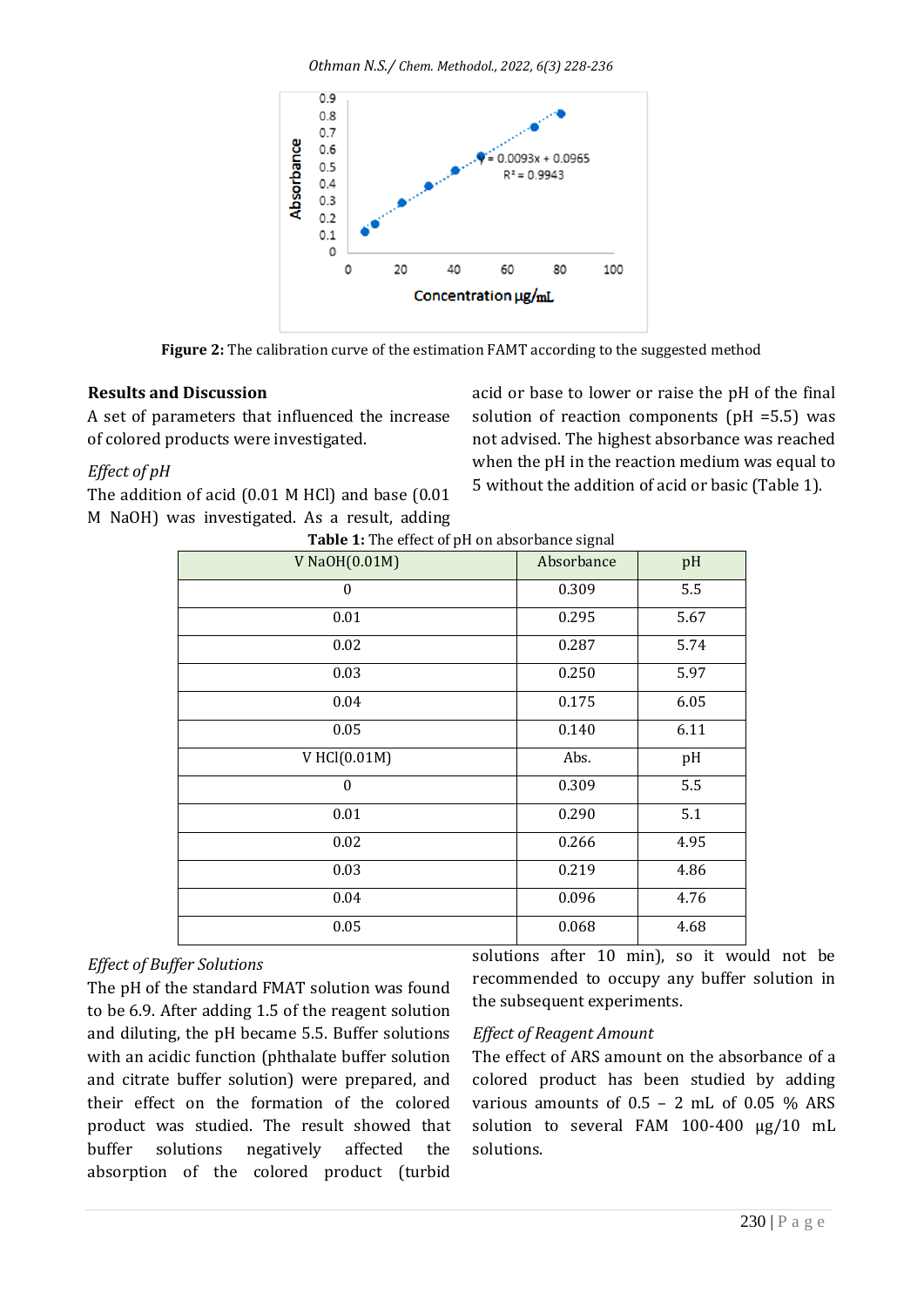*Othman N.S./ Chem. Methodol., 2022, 6(3) 228-236* **Table 2:** The effect of the reagent amount on absorbance

| $\sim$ 0.010 $\sim$ 0.11000 01 0.10 1 0.10 0.110 0.1110 0.11 0.110001100.1100 |       |                                 |       |       |       |        |
|-------------------------------------------------------------------------------|-------|---------------------------------|-------|-------|-------|--------|
| <b>ARS</b>                                                                    |       | Absorbance /µg of FAM in 10 mL. |       |       |       |        |
| 0.05%<br>(mL)                                                                 | 100   | 150                             | 200   | 300   | 400   | r      |
| 0.5                                                                           | 0.140 | 0.178                           | 0.208 | 0.254 | 0.355 | 0.9925 |
| 1                                                                             | 0.172 | 0.239                           | 0.296 | 0.381 | 0.443 | 0.9895 |
| 1.5                                                                           | 0169  | 0.235                           | 0.305 | 0.426 | 0.498 | 0.9924 |
| $\overline{c}$                                                                | 0.179 | 0.249                           | 0.285 | 0.457 | 0.499 | 0.9801 |

The results in Table 2 reveal that 1.5 mL of ARS was sufficient to give the highest intensity and the highest value of correlation coefficient (r). It was fixed in the subsequent experiments.

The effect of time on the progress and formation of the colored product has been studied by mixing FAMT

 $(200 \mu g)$  with ARS and leaving it for various times before dilution with distilled water (see Table 3).

*Effect of Time* 

**Table 3:** Effect of time on formation of the colored product

| Time, minute | Absorbance |
|--------------|------------|
| Immediately  | 0.278      |
| ັ            | 0.288      |
| 10           | 0.309      |
| 15           | 0.306      |
| 20           | 0.307      |

The results in Table 3 indicated that only 10 minutes of standing time before dilution is required to get the highest intensity of the colored product, so it is recommended. The results in Table 3 indicated that only 10 of standing time before dilution is required to get the highest intensity of the colored product, so it is recommended.

were added to obtain a higher absorbance of the formed colored product or a redshift. The addition did not cause an increase in the absorbance or the maximum wavelength of the measurement. The results (Table 4) are shown to have no useful effect (turbid solutions with CTAB and CPC will SDS a decrease in absorbance). As a result, it was not reliant on the results of subsequent tests.

# *Effect of Surfactant*

A 1.5 mL of three different surfactants were added to the reaction mixture to evaluate the impact on the color product intensity. Surfactants

| Surfactant (1x10 <sup>-3</sup> M), order* | Absorbance |
|-------------------------------------------|------------|
| Cetyltrimethylammonium bromide(CTAB)      | Turbid     |
| Sodium dodecyl sulfate (SDS)              | 0.198      |
| Cetylpyridinium chloride (CPC)            | T          |
| Without                                   | 0.305      |

**Table 4:** Effect of adding surfactants on absorbance

*\**FAMT+ ARS+ surfactant

# *Solvent Effect.*

In addition to water, various solvents have been used to dilute the flasks to the mark after adding all components of the reaction (Figure 3).

Figure 3 shows that all solvents resulted in a blue shirt and reduced absorbance, except water. As a result, water should be utilized as a diluting solvent in future tests.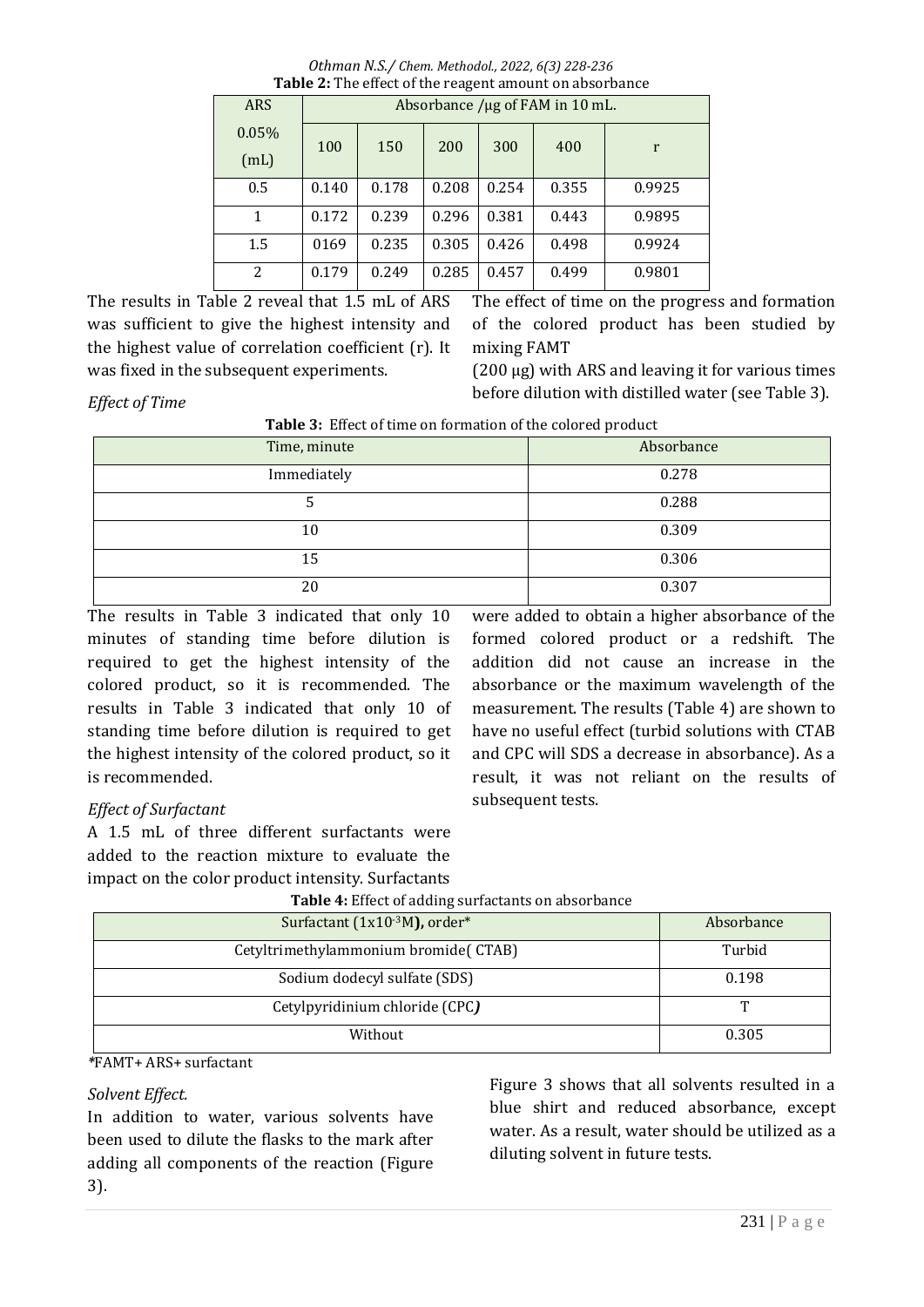*Othman N.S./ Chem. Methodol., 2022, 6(3) 228-236*



**Figure.3:** The effect of different solvents on the absorbance of colored products

### *Stability of Colored Product*

Because the stability of the colored product is so crucial, the stability of three different quantities of FAMT was investigated by monitoring absorbance every 5 min (after dilution) for three different concentrations of FAMT (Table 5).

| <b>Table 5:</b> Effect of time on the stability of the color |
|--------------------------------------------------------------|
|--------------------------------------------------------------|

|               | Absorbance / µg of FAMT present |       |       |  |  |
|---------------|---------------------------------|-------|-------|--|--|
| Time (minute) | 100                             | 200   | 400   |  |  |
| Immediately   | 0.168                           | 0.310 | 0.484 |  |  |
|               | 0.168                           | 0.315 | 0.490 |  |  |
| 10            | 0.169                           | 0.315 | 0.490 |  |  |
| 15            | 0.171                           | 0.316 | 0.489 |  |  |
| 20            | 0.171                           | 0.319 | 0.488 |  |  |
| 30            | 0.174                           | 0.319 | 0.498 |  |  |
| 40            | 0.174                           | 0.321 | 0.497 |  |  |
| 50            | 0.174                           | 0.321 | 0.494 |  |  |
| 60            | 0.175                           | 0.321 | 0.493 |  |  |

The results in Table 5 show that the formed product's red color has stability for at least 60 minutes.

### *Absorption Spectra*

When FAMT in an aqueous solution is treated with ARS reagent solution, an absorption peak is obtained, showing an intense red dye with maximum absorption at 528 nm. The reagent blank shows little absorption at this wavelength. The absorption of the blank solution is less, and it is an acceptable analytical result. Figure 3 shows that the blank peak is far from the peak of the colored product and the color contrast is good (Figure 4).



**Figure 4**: Absorption spectrum of 20µg FAMT/mL with ARS proceed under suggested method (A) the colored product against the blank, (B) blank against distilled water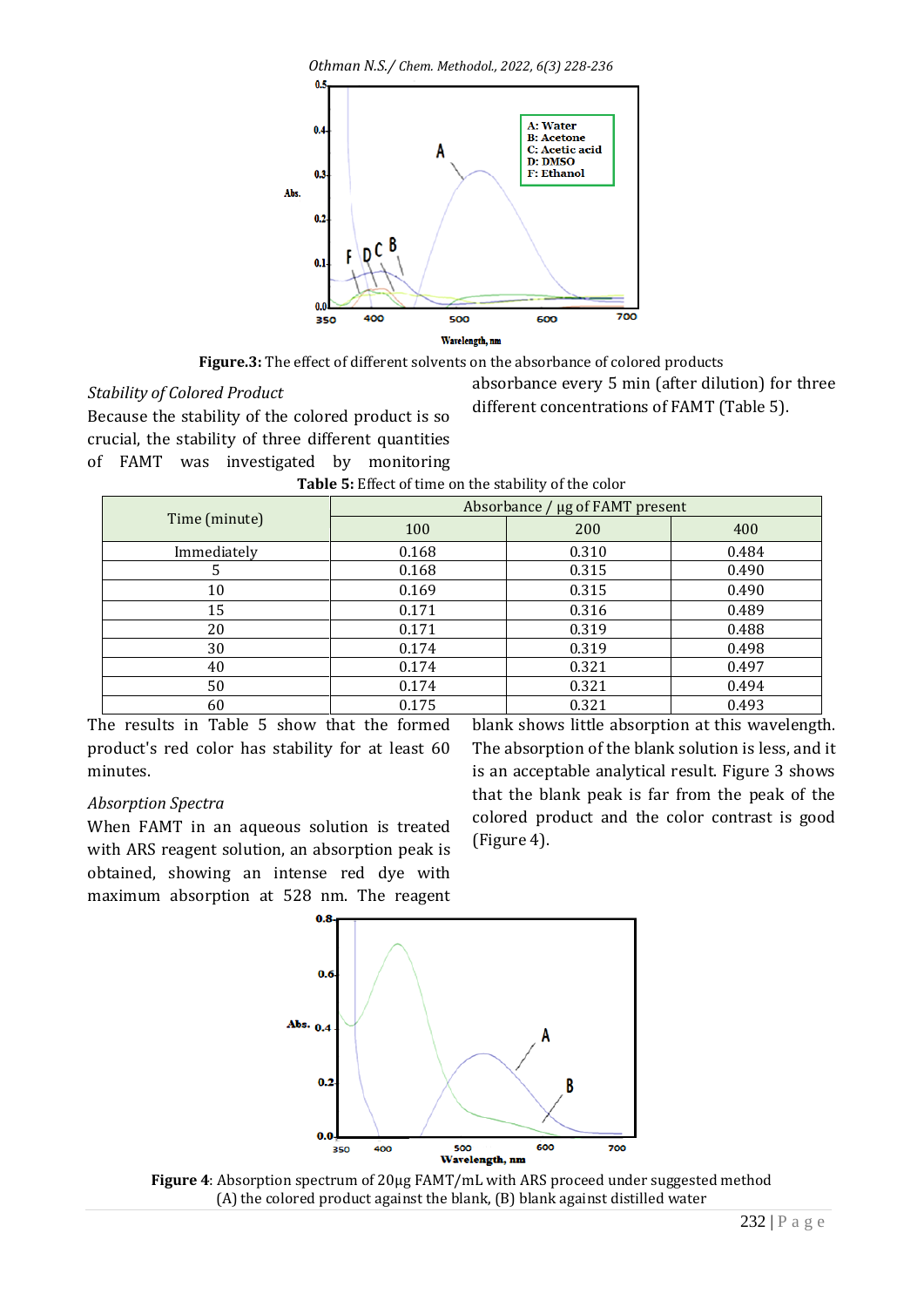### *Nature of the Dye*

The stoichiometric of the complex resulting from coupling FAMT with ARS has been studied using the mole ratio method (Figure 5). By taking a fixed amount of FAMT (1 mL of  $4 \times 10^{-3}$ M) and various amounts of ARS (0.5-5 mL of  $4 \times 10^{-3}$ M), the ratio of coupling FAMT with ARS is equal to 1:1.



Fi**gure 5:** Mol. –ratio plot for FAMT-ARS

The mole ratio method determined the stoichiometric ratio of the two reactants in the present work [20]. The plot for the interaction of FAMT and ARS reagent shows that the contact occurs between an equimolar of FAMT and ARS. So that the complex was formed in the ratio of

1:1. Based on the obtained results, it is possible to suggest the mechanism of the reaction of FAMT and ARS reagent according to the proton transfer reaction [21] to produce a red complex is proposed and presented in Figure 6.



**Figure 6:** The suggested reaction mechanism of red –complex product

#### *Application of the Method*

analytical results were achieved in terms of acceptable accuracy and precision (Table 7).

The current method has been used to determine FAMT in pharmaceutical preparations (Famosam Tablet) to predict its applicability. Satisfactory

| Drug                      | Amount<br>taken µg/ml | Recovery%* | E%      | RSD% | Drug<br>Contained, mg |
|---------------------------|-----------------------|------------|---------|------|-----------------------|
| Famosam, 40 mg/tablet SDI | 20                    | 98.06      | $+1.94$ | 1.02 | 39.224                |
|                           | 40                    | 99.79      | $+0.21$ | 0.82 | 39.916                |

#### **Table 6:** Application of the method

\*Average of five determinations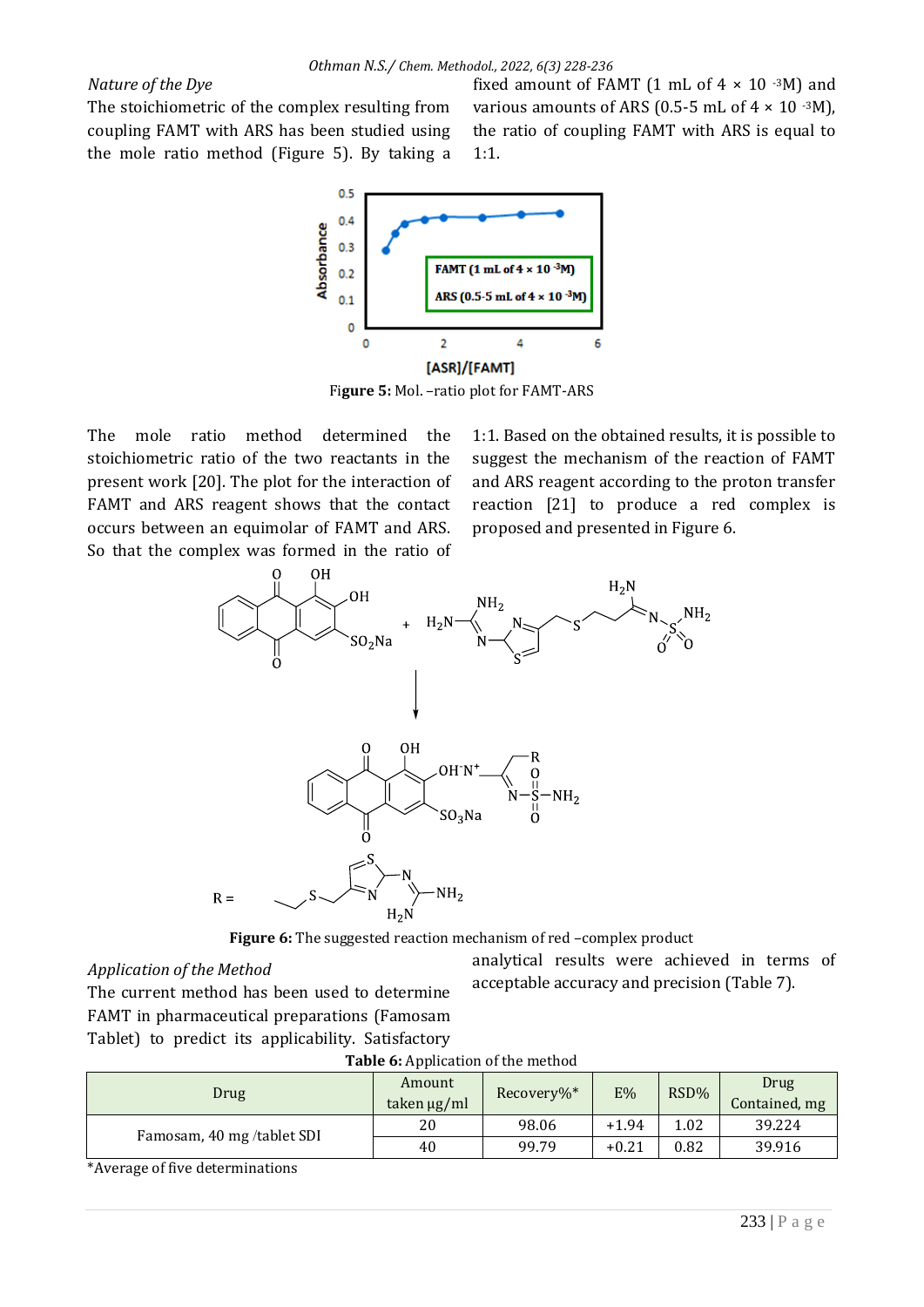Also, the standard addition method has been used in determining two concentrations of drug solution (20 and 40  $\mu$ g/mL to prove that the

suggested method is free from interferences of the additives used in manufacturing formulations (Figure.7).



µg FAMT/mL

**Figure7:** Calibration standard addition method for the determination of 20 and 40 µg/mL FAMT in pharmaceutical preparation (tablet).

Table 7 presents the results obtained from Figure 7.

**Table 7:** The results of the standard addition method

| Pharmaceutical<br>preparation | <b>FAMT</b><br>taken<br>$(\mu g/ml)$ | <b>FAMT</b><br>measured<br>$(\mu g/m)$ | Recovery% | Drug<br>Contained<br>(mg) |
|-------------------------------|--------------------------------------|----------------------------------------|-----------|---------------------------|
| Famosam<br>40mg/tablet        | 20                                   | 20.602                                 | 103.01    | 41.204                    |
| SDI                           | 40                                   | 40.260                                 | 100.65    | 40.260                    |

The results in Table7 show that the method successfully determined FAMT in its pharmaceutical drug tablet. *Comparison of the Methods*

**Table 8**: The main variables of the present method compared with the same of another spectrophotometric

| method                         |                     |                        |                            |  |  |
|--------------------------------|---------------------|------------------------|----------------------------|--|--|
| Analytical variables           | Present method      | Literature method [22] | Literature method [14]     |  |  |
| Reaction type's                | Proton transfer     | Redox reaction         | Diazo-coupling             |  |  |
| Reagent used                   | <b>ARS</b>          | Permanganate           | Diazotized metoclopramides |  |  |
| Maximum wavelength, nm         | 528                 | 545                    | 478                        |  |  |
| molar absorptivity (l/mol.cm.) | $3.3 \times 10^{4}$ | $1.62 \times 10^{4}$   | $2 \times 10^{4}$          |  |  |
| Beer's law, µg/ml              | $6.0 - 80$          | $2.5 - 20$             | $1 - 40$                   |  |  |
| Medium type                    | Acidic              | Acidic                 | Neutral                    |  |  |
| $LOD \mu g/mL$                 | 0.069               | 0.22                   | 0.1                        |  |  |
| $L OQ \mu g/mL$                | 0.209               | 0.65                   |                            |  |  |

The results in Table 8 indicate that the present method is more sensitive than other methods, and has an extensive range of determination*.*

#### **Conclusion**

An easy and simple spectrophotometric method has been suggested to determine FAMT in tablet

#### **Acknowledgments**

formulation with accepted analytical results. The method involves only one step of reaction between FAMT and ARS to give the colored

product, followed by spectroscopically.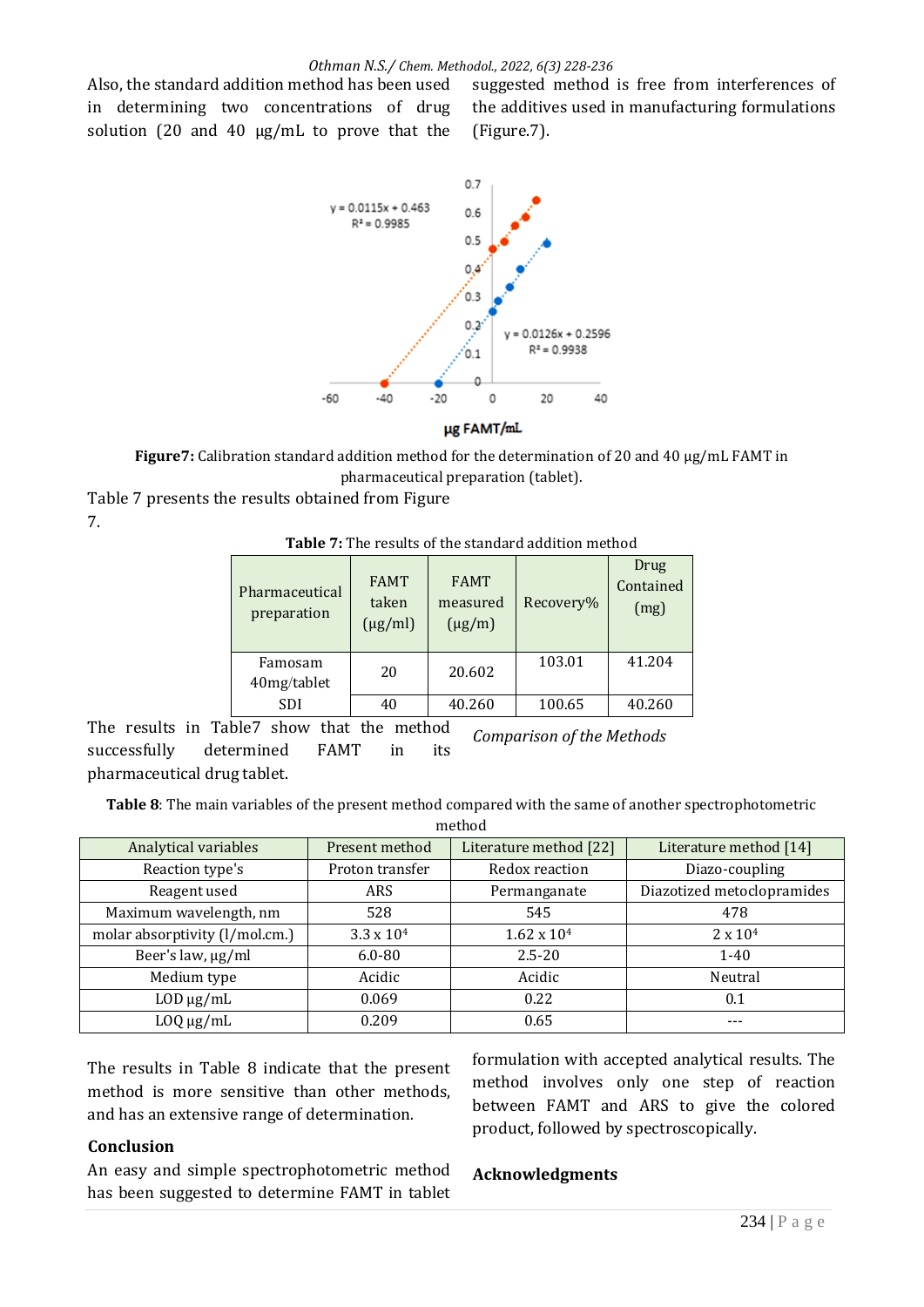The measurements required for the current work were made in the analytical research laboratories of the Department of Chemistry / College of the Science / University of Mosul. We would like to extend our thanks and appreciation to them for facilitating work difficulties.

## **Funding**

This research did not receive any specific grant from funding agencies in the public, commercial, or not-for-profit sectors.

# **Authors' contributions**

All authors contributed toward data analysis, drafting and revising the paper and agreed to be responsible for all the aspects of this work.

# **Conflict of Interest**

We have no conflicts of interest to disclose.

# **ORCID**

Safaa A. Zakaria: *<https://www.orcid.org/0000-0002-2622-9239>* Rana S. Al-Saffar: *<https://www.orcid.org/0000-0002-2622-9239>* Nabeel S. Othman: *<https://www.orcid.org/0000-0002-5930-3925>*

# **References**

[1]. Sweedman S.C., *Martindale: The Complete Drug Reference,* 36th Edition, Martindale The Pharmaceutical Press London, 2009 [\[Google](https://scholar.google.com/scholar?hl=en&as_sdt=0%2C5&q=Martindale%3A+The+Complete+Drug+Reference%2C+36th+Edition&btnG=)  [Scholar\]](https://scholar.google.com/scholar?hl=en&as_sdt=0%2C5&q=Martindale%3A+The+Complete+Drug+Reference%2C+36th+Edition&btnG=), [\[Publisher\]](https://pdfroom.com/books/martindale-the-complete-drug-reference-36th-edition/o75XZYBEgaG)

[2]. *British Pharmacopeia*, CD – Rom, 3rd ed. System Simulation Ltd., the Stationary Office, London, 2000 [\[Publisher\]](https://www.pharmacopoeia.com/)

[3]. Myhal A., Marksa M., Golovchenko O., Gubar S., Georgiyants V., Ivanauskas L., *In 20th anniversary of BaltPharm Forum (BPhF 2017): April 28-30, 2017 Jūrmala, Latvia: abstracts/Pharmacists' Society of Latvia (PSL). Jūrmala: Pharmacists' Society of Latvia*, 2017 [\[Google Scholar\]](https://scholar.google.com/scholar?hl=en&as_sdt=0%2C5&q=Development+and+validation+of+the+UHPLC+method+with+using+of+the+monolithic+column+for+quantitative+determination+of+famotidine+in+tablets&btnG=), [\[Publisher\]](https://www.lsmuni.lt/cris/handle/20.500.12512/19103)

[4]. Kiszkiel-Taudul I., *Microchem. J.*, 2021, **162**:105874 [\[Crossref\]](https://doi.org/10.1016/j.microc.2020.105874), [\[Google Scholar\]](https://scholar.google.com/scholar?hl=en&as_sdt=0%2C5&q=Determination+of+antihistaminic+pharmaceuticals+in+surface+water+samples+by+SPE-LC-MS%2FMS+method&btnG=), [\[Publisher\]](https://www.sciencedirect.com/science/article/abs/pii/S0026265X20338169?via%3Dihub)

[5]. Safila N., Farya Z., *Am. J. Pharm. Pharmacol.*, 2014, **1**:28 [Crossref], [\[Google Scholar\]](https://scholar.google.com/scholar?hl=en&as_sdt=0%2C5&q=UV+spectrophotometric+assay+of+Famotidine+formulations&btnG=), [\[Publisher\]](https://www.researchgate.net/profile/Drsafila-Naveed/publication/267030475_UV_Spectrophotometric_Assay_of_Famotidine_Formulations/links/5544bff30cf24107d396d8ec/UV-Spectrophotometric-Assay-of-Famotidine-Formulations.pdf)

[6]. Muhammad H., Nida N., Vesh C. and Usman Z., *Trop. J. Pharm. Res.*, 2016, **15**:605 [\[Crossref\]](https://doi.org/10.4314/tjpr.v15i3.24), [\[Google Scholar\]](https://scholar.google.com/scholar?hl=en&as_sdt=0%2C5&q=Simultaneous+Determination+of+Famotidine+and+Flurbiprofen+by+High+Performance+Liquid+Chromatography&btnG=), [\[Publisher\]](https://www.ajol.info/index.php/tjpr/article/view/133738)

[7]. Nita A., Tit D., Copolovici L., Melinte C., Copolovici D., Bungau S., Iovan C., *Rev. Chim.*, 2018, **69**:297 [\[Google Scholar\]](https://scholar.google.com/scholar?hl=en&as_sdt=0%2C5&q=HPLC-UV+Method+for+Determination+of+Famotidine+from+Pharmaceutical+Products&btnG=), [\[Publisher\]](http://bch.ro/pdfRC/2%20NITA%20A%202%2018.pdf)

[8]. Kiszkiel-Taudul I., Starczewska B., Karpińska J., Kasabuła M., *J. Surfactants Deterg.*, 2017, **20**:1401 [\[Crossref\]](https://link.springer.com/article/10.1007%2Fs11743-017-2003-3), [\[Google Scholar\]](https://scholar.google.com/scholar?hl=en&as_sdt=0%2C5&q=Application+of+Micellar+Extraction+for+Isolation+of+Famotidine+from+Aqueous+Samples+Prior+to+its+Chromatographic+Determination&btnG=), [\[Publisher\]](https://link.springer.com/article/10.1007%2Fs11743-017-2003-3)

[9]. Abass S., Walash M., Ibrahim F., *Pharm Anal Acta*, 2016, **7**:476 [\[Crossref\]](https://doi.org/10.4172/2153-2435.1000476), [\[Google Scholar\]](https://scholar.google.com/scholar?hl=en&as_sdt=0%2C5&q=Development+and+Validation+of+Spectrophotometric+and+Pre-column+Derivatization+HPLC+Method+for+Determination+of+Famotidine+in+Pharmaceuticals+by+Reaction+with+Sodium+Nitroprusside%3B+Application+to+Combined+Tablets&btnG=), [\[Publisher\]](https://www.walshmedicalmedia.com/open-access/development-and-validation-of-spectrophotometric-and-precolumn-derivatization-hplc-method-for-determination-of-famotidine-in-pharm-2153-2435-1000476.pdf)

[10]. Walash M.I., El-Brashy A., El-Enany N., Wahba M.E., *J. Fluoresc.,* 2009, 5:333 [\[Crossref\]](https://doi.org/10.1007/s10895-008-0421-3), [\[Google Scholar\]](https://scholar.google.com/scholar?hl=en&as_sdt=0%2C5&q=Spectrofluorimetric+Determination+of+Famotidine+in+Pharmaceutical+Preparations+and+Biological+Fluids.+Application+to+Stability+Studies&btnG=), [\[Publisher\]](https://link.springer.com/article/10.1007%2Fs10895-008-0421-3)

[11]. Shen Y.M., Tian R., Ma H.Y., Sun X.H., *Luminescence*, 2021, **36**:705 [\[Crossref\]](https://doi.org/10.1002/bio.3992), [\[Google](https://scholar.google.com/scholar?hl=en&as_sdt=0%2C5&q=A+new+fluorescence+method+for+detection+of+famotidine+based+on+polyethyleneimine-templated+Ag+nanoclusters&btnG=)  [Scholar\]](https://scholar.google.com/scholar?hl=en&as_sdt=0%2C5&q=A+new+fluorescence+method+for+detection+of+famotidine+based+on+polyethyleneimine-templated+Ag+nanoclusters&btnG=), [\[Publisher\]](https://analyticalsciencejournals.onlinelibrary.wiley.com/doi/10.1002/bio.3992)

[12]. Saeed A., Salih E., *Baghdad Sci. J.*, 2020, **17**:1 [\[Crossref\]](https://doi.org/10.21123/bsj.2020.17.1.0066), [\[Google Scholar\]](https://scholar.google.com/scholar?hl=en&as_sdt=0%2C5&q=Indirect+Spectrofluorometric+Method+for+the+Determination+of+Cefotaxime+Sodium%2C+Ciprofloxacin+Hydrochloride+and+Famotidine+in+Pharmaceuticals+Using+Bromate-Bromide+and+Acriflavine+Dye&btnG=), [\[Publisher\]](https://bsj.uobaghdad.edu.iq/index.php/BSJ/article/view/4920)

[13]. Vais R.D., Yadegari H., Heli H., *Iranian Journal of Pharmaceutical Research (IJPR)*, 2020, **19**:120 [\[Crossref\]](https://dx.doi.org/10.22037/ijpr.2019.14257.12245), [\[Google Scholar\]](https://scholar.google.com/scholar?hl=en&as_sdt=0%2C5&q=The+Spectrophotometric+Determination+of+Famotidine+Drug+via+Coupling+with+Diazotized+Metochlopramide+Hydrochloride&btnG=), [\[Publisher\]](http://ijpr.sbmu.ac.ir/article_1100926.html)

[14]. Al-Abachi M.Q., Mohmmed S.S., Hadi A.J., *Baghdad Sci, J.*, 2015, 12 [\[Crossref\]](https://doi.org/10.21123/bsj.12.4.730-739), [\[Google](https://scholar.google.com/scholar?hl=en&as_sdt=0%2C5&q=The+Spectrophotometric+Determination+of+Famotidine+Drug+via+Coupling+with+Diazotized+Metochlopramide+Hydrochloride&btnG=)  [Scholar\]](https://scholar.google.com/scholar?hl=en&as_sdt=0%2C5&q=The+Spectrophotometric+Determination+of+Famotidine+Drug+via+Coupling+with+Diazotized+Metochlopramide+Hydrochloride&btnG=), [\[Publisher\]](https://bsj.uobaghdad.edu.iq/index.php/BSJ/article/view/2121)

[15]. Ariavand S., Ebrahimi M., Fooladi E. *Chem. Methodol.*, 2020, **5**:82 [\[Crossref\]](https://dx.doi.org/10.22034/chemm.2021.119246), [\[Google](https://scholar.google.com/scholar?hl=en&as_sdt=0%2C5&q=The+Simultaneous+Spectrophotometric+Determination+of+Acetaminophen%2C+Celecoxib%2C+Diazepam%2C+and+Famotidine+in+Environmental+Samples+by+Partial+Least+Squares&btnG=)  [Scholar\]](https://scholar.google.com/scholar?hl=en&as_sdt=0%2C5&q=The+Simultaneous+Spectrophotometric+Determination+of+Acetaminophen%2C+Celecoxib%2C+Diazepam%2C+and+Famotidine+in+Environmental+Samples+by+Partial+Least+Squares&btnG=), [\[Publisher\]](http://www.chemmethod.com/article_119246.html)

[16]. Alhelfi A., Abd Aljabar R., *Kerbala J Pharm Sci*., 2016, **11**:15 [\[Google Scholar\]](https://scholar.google.com/scholar?hl=en&as_sdt=0%2C5&q=Anew+spectrophotometric+method+for+determination+of+Famotidine+drug&btnG=), [\[Publisher\]](https://portal.arid.my/Publications/4e958722-edc2-4bce-92fd-7a63b8fbe68b.pdf)

[17]. Wadher S.J., Kalyankar T.M., Kshirsagar J.R., Anitha K., *Res. J. Pharm. Technol.*, 2017, **10**:408 [\[Crossref\]](http://dx.doi.org/10.5958/0974-360X.2017.00082.8), [\[Google Scholar\]](https://scholar.google.com/scholar?hl=en&as_sdt=0%2C5&q=Simultaneous+Determination+of+Famotidine+and+Dicyclomine+HCl+in+combined+Tablet+Dosage+form+by+UV-Spectrophotometer&btnG=), [\[Publisher\]](https://www.indianjournals.com/ijor.aspx?target=ijor:rjpt&volume=10&issue=2&article=009)

[18]. Yevstahiyovych B.M., Yuriivna S.Y., Pavlivna K.S., Osypivna D.L., *Ars Pharm. (Internet)*, 2018, **59**:69 [\[Crossref\]](https://dx.doi.org/10.30827/ars.v59i2.7514), [\[Google Scholar\]](https://scholar.google.com/scholar?hl=en&as_sdt=0%2C5&q=Estudio+cin%C3%A9tico+de+la+reacci%C3%B3n+de+Famotidina+S-oxidaci%C3%B3n+utilizando+caroato+de+potasio.+Desarrollo+y+validaci%C3%B3n+del+m%C3%A9todo+titrim%C3%A9trico+para+la+determinaci%C3%B3n+cuantitativa+de+Famotidina+en+sustancia+pura+y+preparaci%C3%B3n+m%C3%A9dica&btnG=), [\[Publisher\]](https://revistaseug.ugr.es/index.php/ars/article/view/7514)

[19]. Taghizade M., Ebrahimi M., Fooladi E., Yoosefian M., *Microchem. J.*, 2021, **160**:105627 [\[Crossref\]](https://doi.org/10.1016/j.microc.2020.105627), [\[Google Scholar\]](https://scholar.google.com/scholar?hl=en&as_sdt=0%2C5&q=Simultaneous+spectrophotometric+determination+of+the+residual+of+ciprofloxacin%2C+famotidine%2C+and+tramadol+using+magnetic+solid+phase+extraction+coupled+with+multivariate+calibration+methods&btnG=), [\[Publisher\]](https://www.sciencedirect.com/science/article/abs/pii/S0026265X20315356?via%3Dihub)

[20]. Winefordner J.D., Spectrochemical Methods of Analysis". Wiley Intersience, New York, 1971 [\[Crossref\]](https://doi.org/10.1126/science.175.4021.511.a), [\[Google Scholar\]](https://scholar.google.com/scholar?hl=en&as_sdt=0%2C5&q=Analytical+Chemistry%3A+Spectrochemical+Methods+of+Analysis.+Quantitative+Analysis+of+Atoms+and+Molecules.+J.+D.+Winefordner%2C+Ed.+Wiley-Interscience%2C+New+York%2C+1971.+xiv%2C+530+pp.%2C+illus.+%2423.+Advances+in+Analytical+Chemistry+and+Instrumentation%2C+vol.+9.&btnG=), [\[Publisher\]](https://www.science.org/doi/pdf/10.1126/science.175.4021.511.a)

[21]. Al-Ghabsha T., Saeed A., *J. Educ. Sci.*, 2012, **25**:1 [\[Crossref\]](http://dx.doi.org/10.33899/edusj.2012.67685), [\[Google Scholar\]](https://scholar.google.com/scholar?hl=en&as_sdt=0%2C5&q=spectrophotometric+determination+of+amoxicillin+in+pharmaceuticals+using+alizarin+red+sulphonate+in+aqueous+solution&btnG=), [\[Publisher\]](https://edusj.mosuljournals.com/article_67685.html)

[22]. Basavaiah K., Zenita Devi O., *J. Mex. Chem.*, 2010, **54**:182 [\[Crossref\]](https://doi.org/10.29356/jmcs.v54i4.904), [\[Google Scholar\]](https://scholar.google.com/scholar?hl=en&as_sdt=0%2C5&q=Application+of+Oxidizing+Properties+of+Permanganate+to+the+Determination+of+Famotidine+in+Pharmaceutical+Formulations&btnG=), [\[Publisher\]](https://www.jmcs.org.mx/index.php/jmcs/article/view/904)